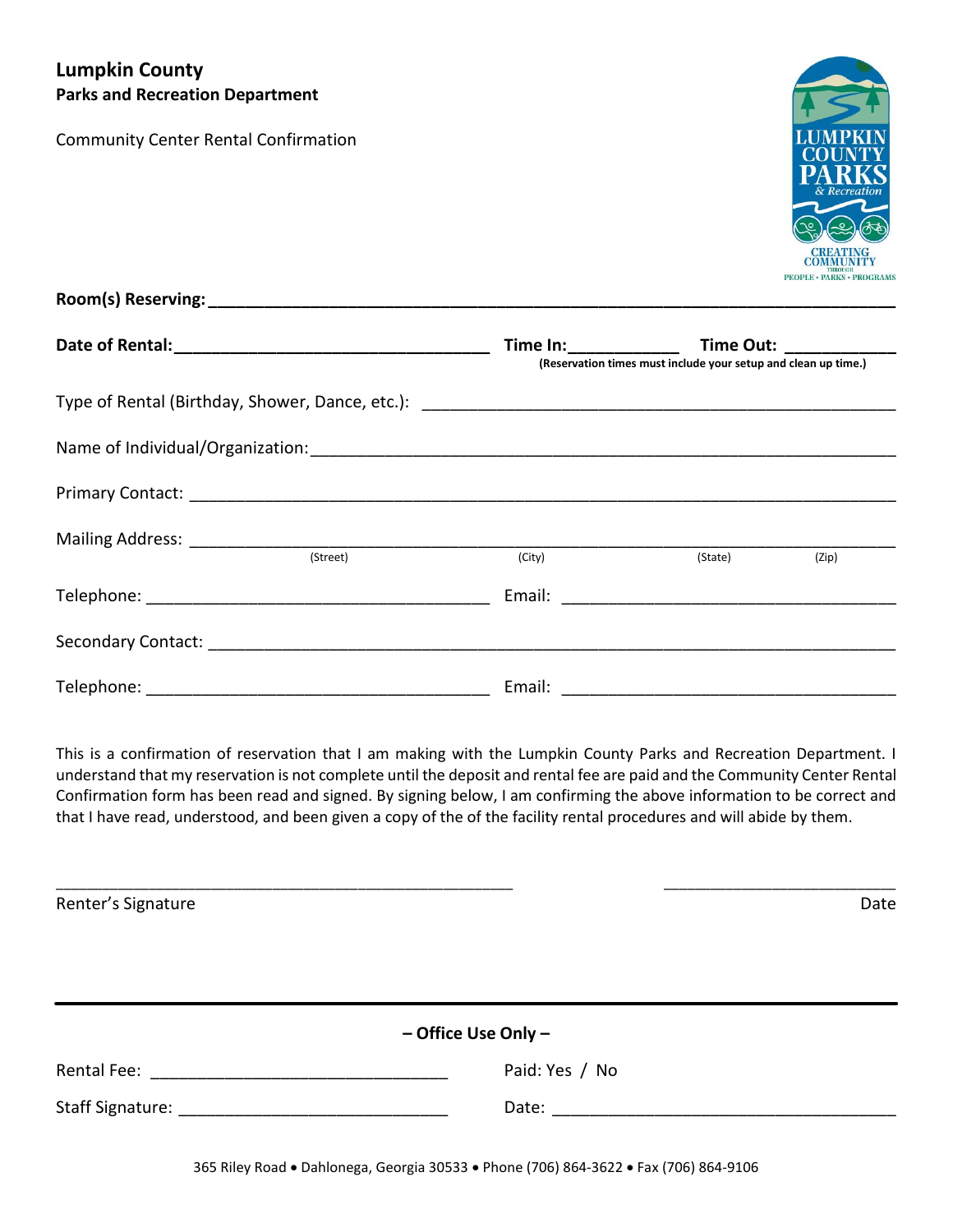# **Lumpkin County Parks and Recreation Department**

| Parks and Recreation Department                               |                                        |                                               |
|---------------------------------------------------------------|----------------------------------------|-----------------------------------------------|
| <b>Community Center Rental Confirmation</b>                   |                                        | <b>LUMPKIN</b><br><b>COUNTY</b>               |
| Number of Chairs:                                             | Number of Tables:                      | <b>PARKS</b><br>& Recreation                  |
| Number of Table Clothes (\$3.00/ each):                       | <b>Total Amount for Table Clothes:</b> |                                               |
| Additional Options (Check box if needed): □ P.A./Music System | $\Box$ Projector and Screen            | COMMUNITY<br><b>PEOPLE · PARKS · PROGRAMS</b> |
|                                                               |                                        |                                               |

Round Tables Available: 25 Rectangular Tables Available: 18 Chairs Available: 185

**– Diagram of Room Setup –**